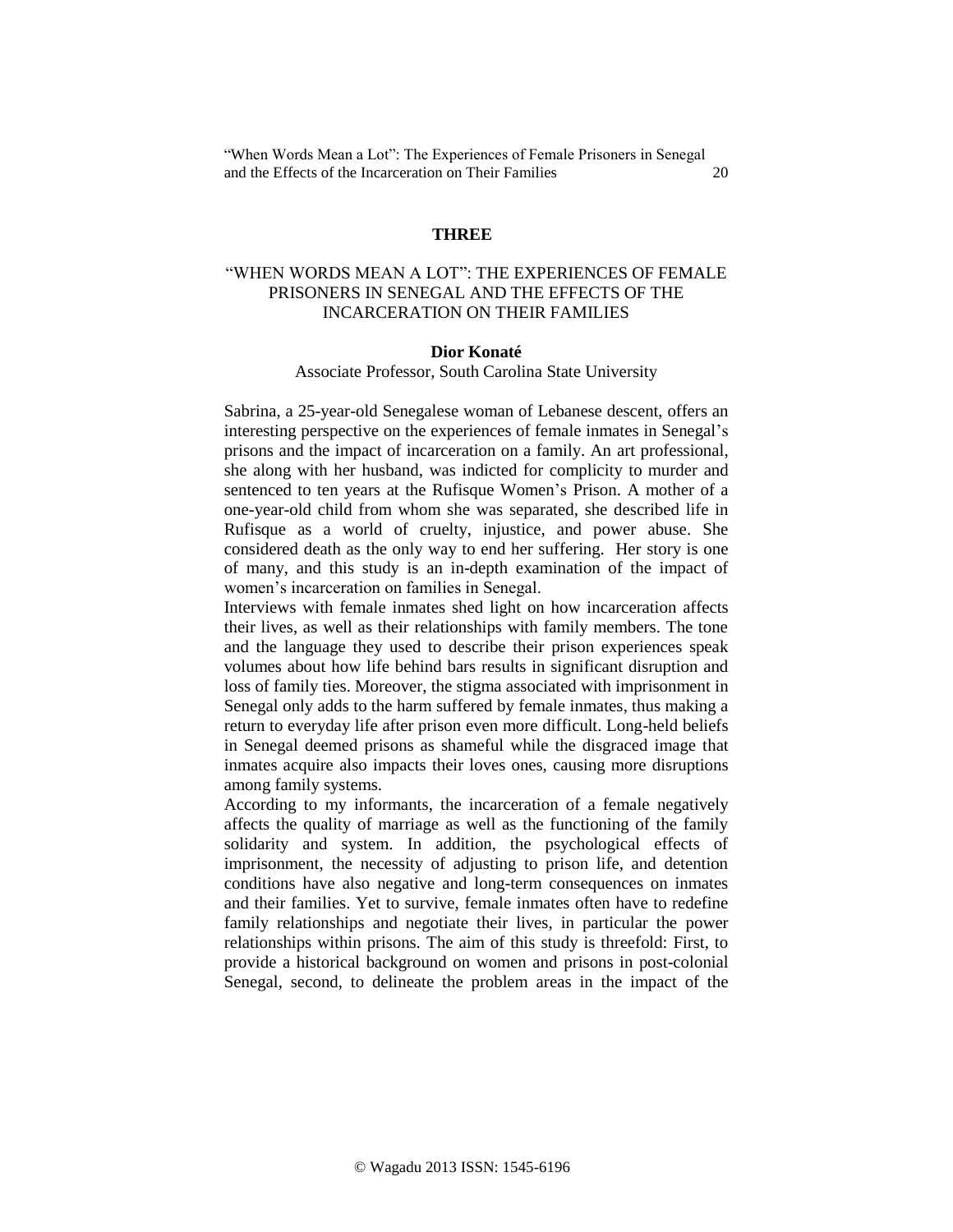incarceration of female offenders on their families, and third, to discuss the redefinition of family relationships in a context of survival or accommodation of prison life.

## **1. Women and Prisons in Senegal**

Patricia O'Brien argues persuasively that "historians must begin to write the history of prisons from the inside out…Prisoners were not an inert collectivity on whom the new disciplinary regime effected its changes" (1982, pp. 54). In order to understand the prison community, "it is essential to know who lived in it" (ibid.), but also to measure how prison experiences affect families. This paper explores another aspect of imprisonment in Senegal: the experiences of female offenders and the impact of their incarceration on their families. The topic, which has not as yet been studied, is a contribution to the history of the family as well as that of the prison in Senegal.

The lives experienced by some Senegalese women in prisons and the impact of their incarceration on their families are fundamentally a dynamic social process. However, only recently has attention been directed to the conceptualization of the prison experiences of Senegalese women and the gendered nature of their crimes and punishments (Konaté, 1997, 1999, 2003, 2005, and 2007). Due to that, the presence of female inmates is rarely mentioned in the history of prisons in Senegal.

Indeed, Senegalese historians have produced a large scholarship that explores the emergence and evolution of penal institutions (Thioub, 2003, Séne, 2004, Bâ, 2004, and Konaté, 2012). Much recent research into the transformation of prisons in post-colonial Senegal has revealed a more complex reality of the world of prisons. Yet, such research is limited by its failure to take into consideration the incarceration of women and the impact of their in-prison experiences on families. By overlooking the variable of female offenders' family ties, prison historians have ignored an important aspect of the nature of imprisonment in Senegal. My conversations with female inmates suggest that the existence or absence of contact with families and family support during the period of incarceration sheds light on how they did cope with life behind bars or did fail to do so.

In January 1930, the prison population in Senegal including European and native inmates numbered 851 inmates (Archives Nationales du Sénégal (hereafter ANS), 1930), rising to 1,766 in 1943 (ANS 1942-44)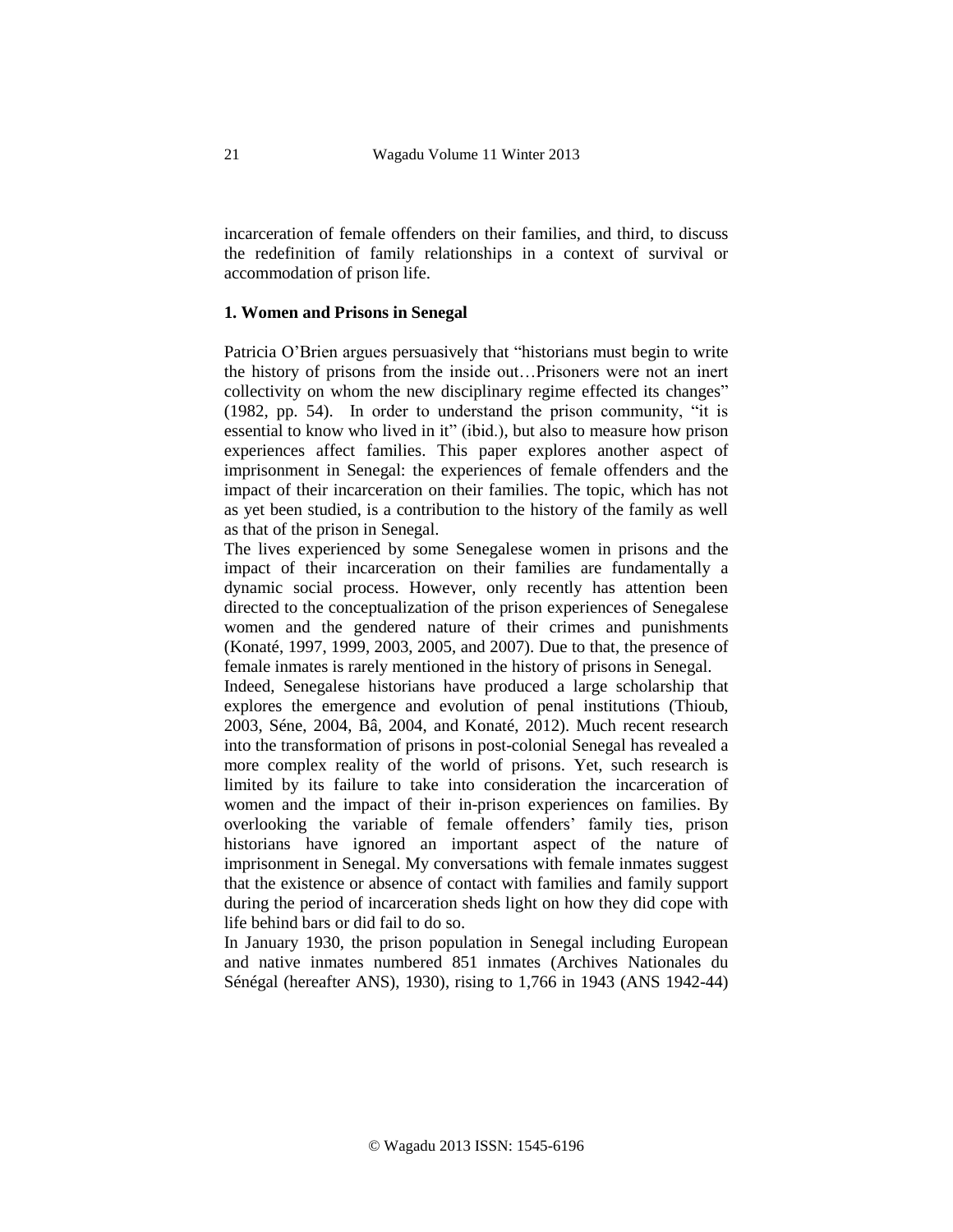and 2,331 in 1952 (ANS, 1952). After independence in 1960, Senegal's prison population continued to rise. It doubled reaching 5,267 arrested offenders in 1967(DAP, 1968), and 6,326 in 1968 9 (DAP, 1969) for a total prison capacity of 5,060 places during that time. In the 1970s, the numbers of inmates kept on climbing, while the capacity of prisons remained the same. The number of people in custody rocketed from 5, 267 in 1967 to 10,008 in 1979. In the 1980s, crime rates increased from 1,725 arrests in 1983 9 (DAP, 1984, p.2) and 16,967 in 1988 (DAP, 1990, p. 4). In 2000, the total prison population of 5,000 inmates exceeded the regular capacity by around 1,717 (*Le Soleil*, 2000). In spite of these huge numbers, women continue to comprise only a small fraction of the prisoner population (Table 1).

| Year | Total Prison | Male    | Female  | Percentage |
|------|--------------|---------|---------|------------|
|      | Population   | Inmates | Inmates | $\%$       |
| 1967 | 3655         | 3626    | 29      | 0.79       |
| 1968 | 4431         | 4411    | 20      | 0.45       |
| 1969 | 4130         | 4069    | 61      | 1.47       |
| 1970 | 3027         | 3008    | 19      | 0.62       |
| 1971 | 3722         | 3701    | 21      | 0.56       |
| 1972 | 3094         | 3065    | 29      | 0.93       |
| 1973 | 3674         | 3657    | 17      | 0.46       |

Table 1. Sex-ratio of the prison population in Senegal from 1967 to 1973.

Source: Senegal's Penitentiary Administration.

In a previous study on women and prisons in colonial Senegal, I argued that the female inmate's triple status as woman, convict, and African accounted for the colonial state's indifference and neglect towards that category of prisoners (Konaté, 2003). After independence, there were few efforts to deal with female inmates. This was most evidenced with the absence of prisons for women twelve years after Senegal became independent. Beginning the 1970s, however, the prison officials showed some concerns over what they viewed as a pressing problem: what should be done with women being incarcerated in male prisons?

After 1960, Senegal's newly-created government engaged in a process of consolidation of the nation-state, a process based on a territorial reform unveiled in 1972. The reform was concerned with institutions like prisons. The government made a first change on June 1971 when it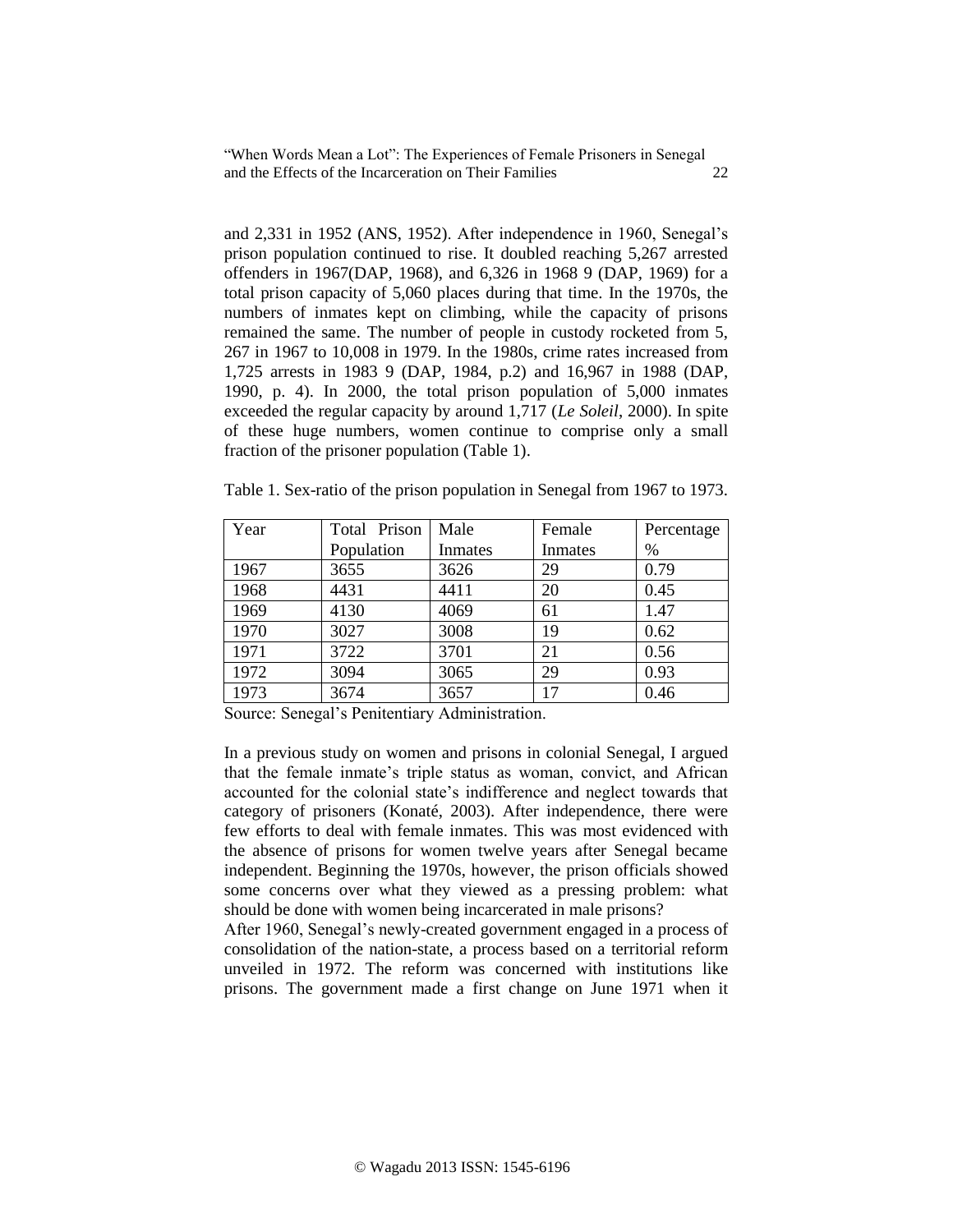turned the Penitentiary Administration into a Department of the Penitentiary Administration. The performances expected from that administration were set by the Decree of 19 April 1972 relative to the status of the personnel. That year, concerns over the lack of appropriate accommodation pushed the government to recommend the creation of an entirely separate prison for women; the Rufisque Women Prison, the first and still only institution for female inmates.

Located at 24 miles from Dakar, Senegal's capital, the Rufisque Women Prison is a facility built in 1930 and was formerly a police station. It functioned as a section of the Dakar Prison from 1972 to 1974, housing suspects awaiting trial. A year later, it received its first sentenced female offenders and in 1984 it welcomed its first nominated female director. This nomination anticipated its autonomy, which became effective in 1986 with deep changes, among others a professional training of inmates, a feminization of the staff and separate rooms for pregnant inmates for two months before and after they gave birth. The creation of a women's prison was the most thorough break with the colonial period. It reflected the desire of the government not to correct the bias done to women during the colonial period, but to adhere to the international standards for prison administration and regulations. Thus, this attention to women's incarceration is not to be defined as a gender policy, but responded to the 1970s territorial reform.

## **2. Voices from Inmates: Women, Prisons and Families**

In their study on transitions from prison to community, Christy Visher and Jeremy Travis conclude that "strong ties between prisoners and their families and close friends appear to have a positive impact on postrelease success" (2003, p. 99). Do family ties remain strong when prisoners serve their sentences? Family contacts are a vital part of the life of any human being. But the ways in which family members react to the imprisonment of love ones is different from one case to the next and depends on a number of circumstances. This study examines the quality of family relationships of incarcerated women in Senegal. It is drawn largely from surveys I conducted at the Rufisque prison in 1996 and from 2003 interviews collected at the same institution and the Liberté VI Prison for female adult offenders awaiting trial and for minor female delinquents.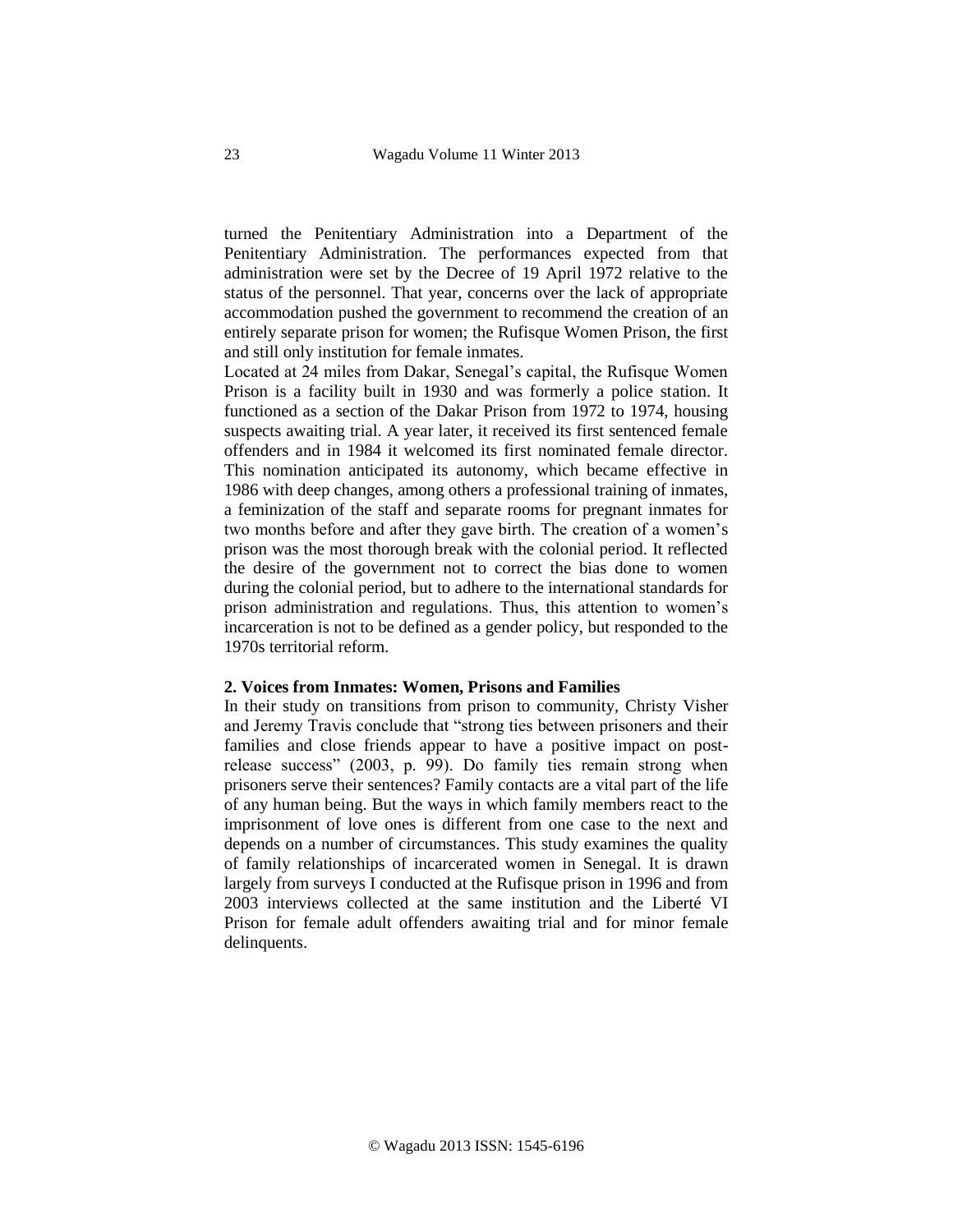## **2.1. The 1996 Sample**

The 1996 research project at the Rufisque prison was based on a random sample of fifteen incarcerated women chosen from a total prison population of thirty-five inmates. A four-month permission to conduct research was granted by the Penitentiary Administration. Interviews were conducted once a week, usually on Mondays between 8am-1pm for about a month, with an average of four inmates interviewed during each visit. These sessions were held in the visiting room that serves also as the prison front-desk where the guards answered the phone all the time, making our conversations less private. Conducted in Wolof, Senegal's most spoken local language, the interviews were based on a questionnaire with two sets of variables. The first set contained biographic information on the inmates such as age, ethnic group, religion, profession, length of prison sentence, number of sentences, marital status, number of children, level of education, and situation of parents. The second set of variables were incarceration related: motives of detention, relationships between inmates, measures of the family system and functioning during incarceration, relationships with family, guards, the outside world, and post-release projects.

## **2.1.1. Results**

All fifteen participants were young women, between twenty-two and thirty-eight-year-old. Thirteen of them were Muslim, reflecting the predominance of Islam in Senegal, a country with ninety percent Muslims. The demographic information of the informants reveals that they came from different ethnic groups. Of the fifteen inmates in our study four were Wolof, three were Bambara, two were Sérére, two were Diola, two were Socé, one Lébou, and one Soninké. Originally from Senegal's major cities of Dakar, Thiès, Kaolack, Ziguinchor, MBour, and, Touba, the participants lived prior to their incarceration in populated neighborhoods like *Médina, Gueule Tapée, Usine Niary Tally, HLM* or in suburbs like Thiaroye, Yeumbeul, Diamaguène and Pikine. In those places insecurity, poverty and overcrowding are the norm.

Moreover, the social background of the study participants shows that most of them came from families with divorced or deceased parents. Only few of them claimed living with married parents. However, all participants admitted growing up in unstable, impoverished or in foster families where they were left to fend for themselves making them fit candidates for crimes.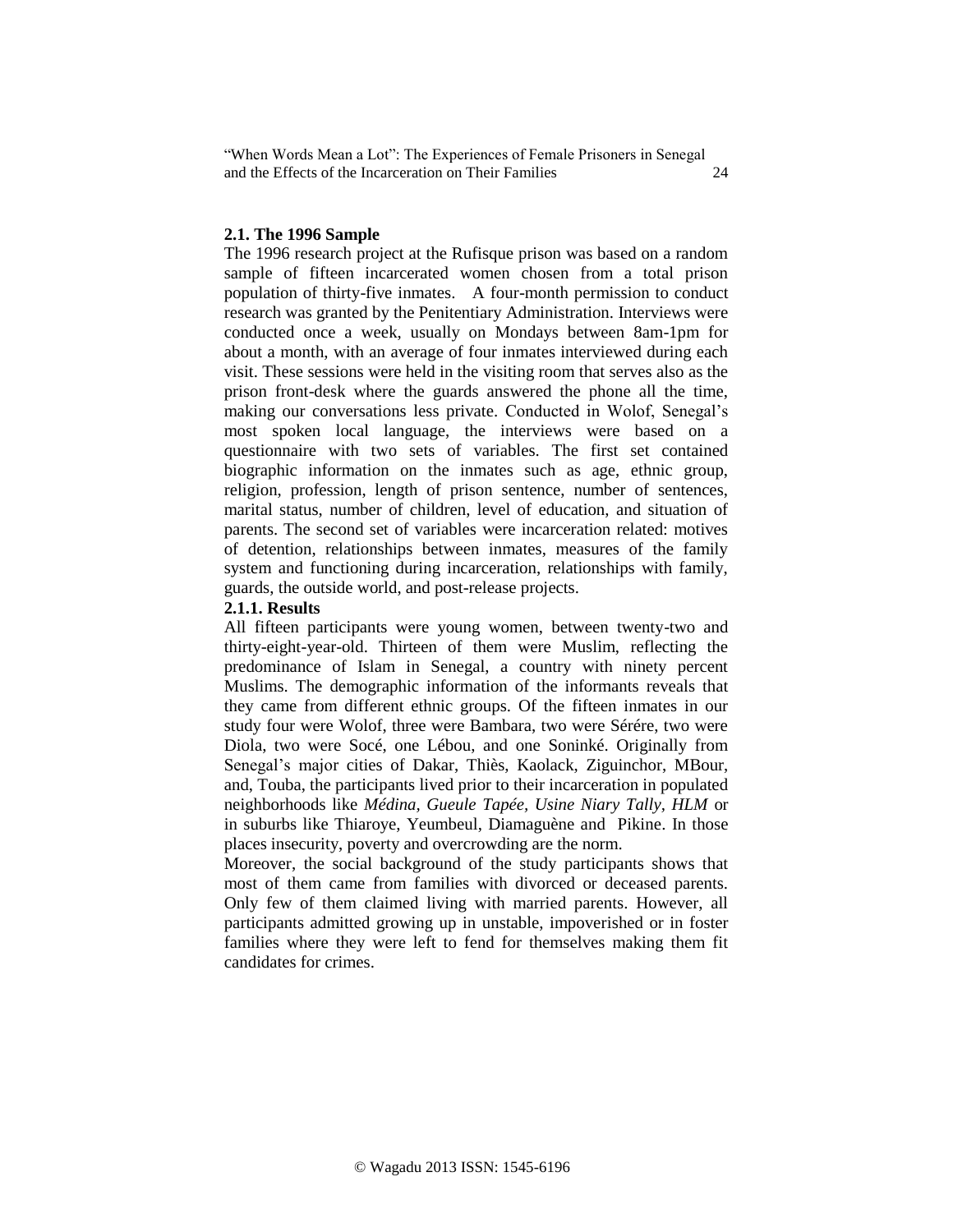Of particular interest was the fact at the time of interviews, six of the participants were married, four were divorced, and five were single. All those interviewed, each had an average of two children. Regarding their socio-economic status, they were jobless, stay-at-home mothers, or held low-income jobs such as housekeeper, street vendor, and hairstylist prior to their incarceration. None of them had been incarcerated for white collar crimes. Only one inmate among the fifteen claimed to attend school for three years, an equivalent of the  $3<sup>rd</sup>$  grade level in the United States, while another inmate reported to have attended Koranic school. The informants were incarcerated for offenses ranging from robbery to prostitution, aggravated battery, drug trafficking, homicide and infanticide. Except one participant who had recidivated twice, all others were first-time offenders with no criminal history.

#### **2.2. The 2003 Interviews**

Additional data is drawn from interviews conducted in 2003 during my fieldwork for my dissertation thesis on the history of prison architecture in Senegal (Konaté, 2006). Semi-structured interviews were administered to a group of women at both the Rufisque prison and the Liberty VI women's prison. The interviews related to many aspects of imprisonment in Senegal and how they were shaped by the state of the prison buildings. The 2003 interviewees were not different from that those of the 1996 sample regarding their social background. They were first-time offenders, grew up in disrupted families, held similar jobs while committing different crimes ranging from theft, drug trafficking, fraud, murder, and gang attacks. Meanwhile, a major difference between the two groups of informants was the presence of white collar offenders in 2003, a consequence of higher education levels and better jobs opportunities for some of them. Four of the 2003 participants came from middle and upper level class families, held college degrees and were sentenced for misuse of public money and misconduct while in office.

### **2.3. Discussion**

Jean Marc Varaut, author of *La prison pourquoi faire*?, questions the effectiveness of prisons. He recalls this following incident. "One day, an attorney arrived for in a small city for the first time and asked a lady who was passing by his way to the prison. With a suspicious look, the lady answered that she never entered a prison," (1972, p. 5). This lady's reaction is typical of popular perceptions of prisons in general. In fact, Senegalese are not an exception to the norm although released inmates are usually welcomed back into their communities. However, social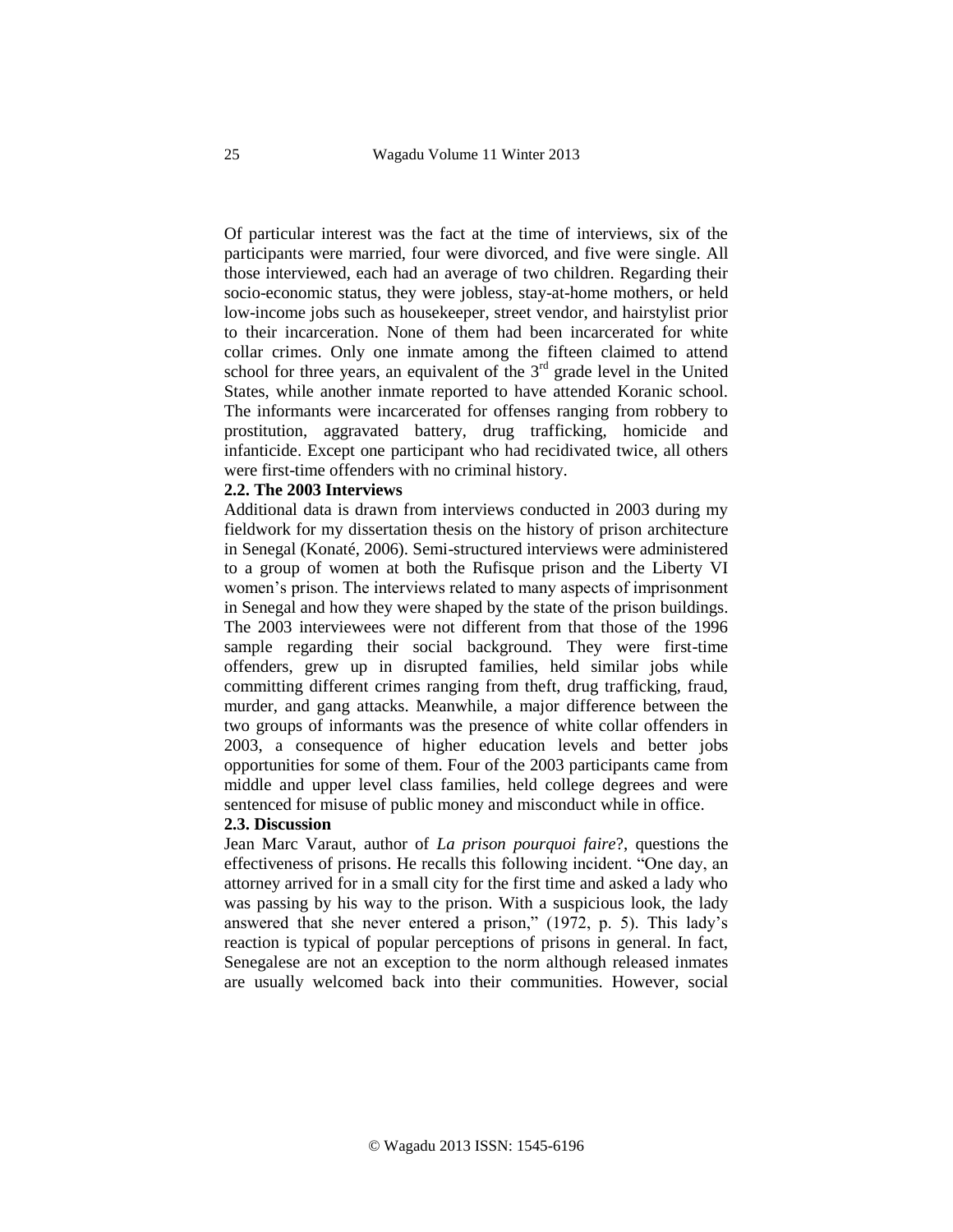stigma falls on them when they go back in their families explaining why "the family often suffers as a buffering agent for the newly released" (Wisher & Travis, 2003, p. 102). The social stigma attached to imprisonment in Senegal starts the moment a loved one is behind bars. Many respondents explained how family relationships deteriorated during the time of their incarceration due to the social stigma. More than 70% of informants from the 1996 sample worried that they would be rejected by their families after release because their loved ones were upset. As a result, they received a few or no visits at all from them. Half of them told me that their families were really worried that they would never be the same.

Prison regulations in Senegal allowed family visits. But it seems that female inmates have less access to families and friends than their male counterparts. At the Rufisque prison, family visits are permitted once a week on Sunday from 8:00 am to 11:00 am and from 2:00 pm to 4:00 pm. Of the fifteen participants from the 1996 survey, eight said they were visited by their families but not a regular basis. Five of them reported they had been abandoned by their families, while two others stated that their families were not aware of their incarceration. Except those two inmates, all other participants told me that their families were deeply affected by their incarceration while they themselves suffered tougher consequences which had heavy toll on their marriages and their children's lives. For instance, three of the six married women interviewed in 1996 had been repudiated after their incarceration, increasing the number of divorced participants to ten. The effects of women's imprisonment on their marriages is such a problem in Senegal that a nun who visited regularly the Rufisque prison argued that a sizeable number of women waited for their husbands while behind bars but wondered how many men would do the same.

In addition to impinging on marriage quality, the incarceration of women in Senegal negatively affects children. Two of the 1996 study participants were allowed to keep their babies with them in prison until they turn three before being separated from their mothers as stipulated by prison regulations in Senegal. This regulation expresses the benefits of breastfeeding for the growth of babies up to two years of age. Both babies were still nursing at the time of the interviews, but the mothers were consumed with emotional stress and heartbreaking to the idea of separation with their children, causing more psychological damages manifested through a lack of sleep and nightmares as they claimed it.

© Wagadu 2013 ISSN: 1545-6196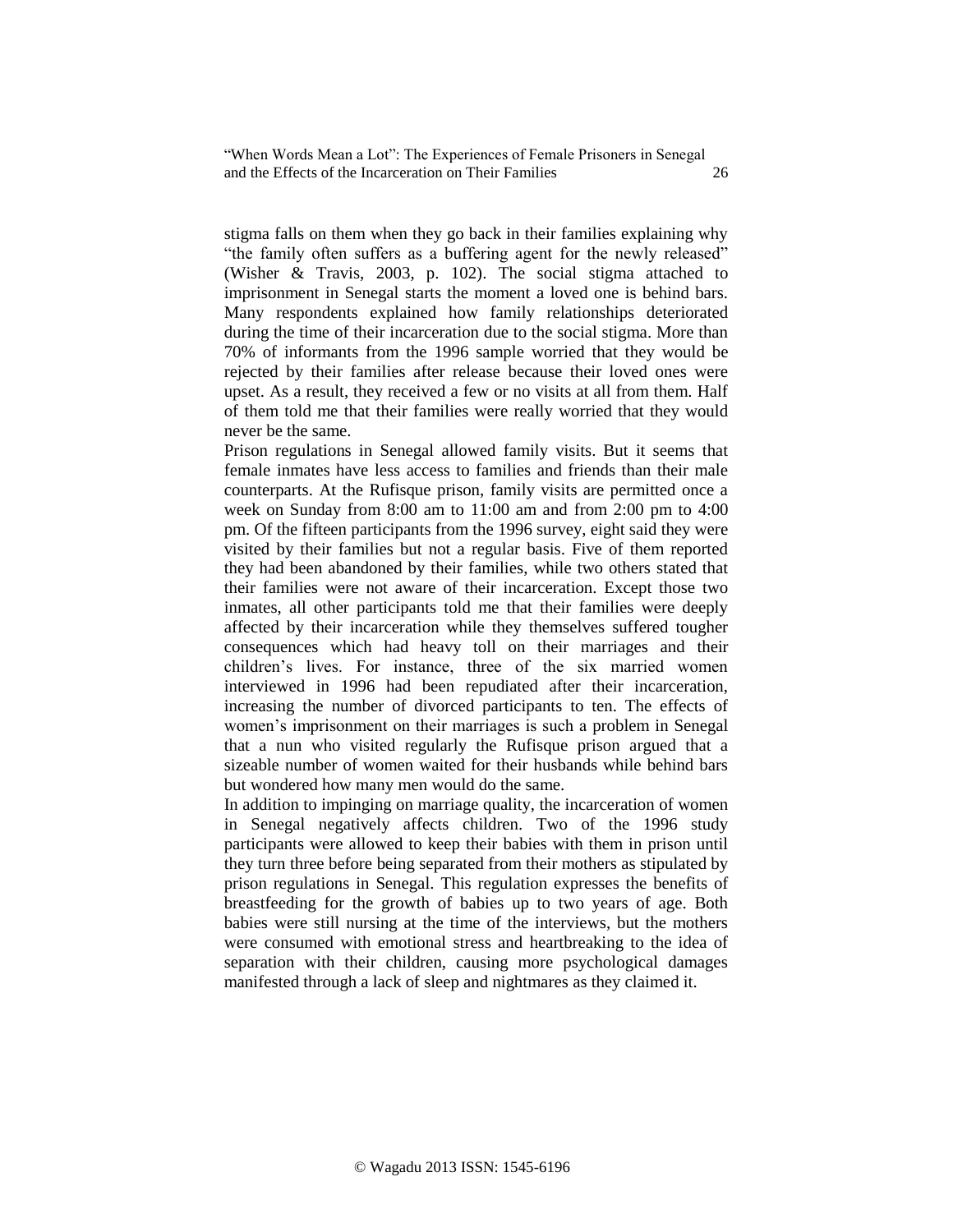However, a better understanding of imprisonment outcomes on the families of female offenders in Senegal is drawn from the 2003 interviews. The participants used scores of words to describe the "pains of imprisonment" (Kruttschnitt & Gartner, 2003, p. 25). They called the prison, *nduguusine*, a prison argot that expresses sufferance, darkness, privation, and loss of liberty. The word does not exist in any local languages in Senegal. But no other words express more the "pains of imprisonment" than these: shame, cruelty, injustice, and terrible. These words which translate the harsh reality of being away from families are the most obvious indicators of the ways in which female inmates in Senegal depict, define, live, and measure their prison experiences. They also embody their vulnerability with regard to their prison experiences and living conditions. Finally, the words "provide us with the means of understanding the manner in which institutional personalities were formed in the prison and are crucial to our understanding of how" (O'Brien, 1982, p. 77) in Senegal the incarceration of women impacts family relationships.

Prisons destroy family life, ties and contacts, as many of my informants, and in particular married women, pointed out. Katy a state-officer accused of fraud and official misconduct uttered that her husband was "out of the picture;" and that without the outstanding support of her parents who dropped in every week, she would never have survived her sentence (interview with Katy, Dakar, 20 March, 2003). Kiné, another government-officer, sentenced to two years for similar charges, married and mother of four young children explained how prison had affected their education, relationships with her husband, family, and relatives (interview with Kiné, Rufisque, 23 June, 2003). She described herself as a lucky person because she is visited regularly by her family which was not the case for many others. Yet, she complained of missing her children but still refused to let them visit her in prison to minimize the damages already done to them due to her incarceration.

The majority of the 2003 study participants contended that their families paid visits. A few of them, however, complained about parental neglect. Yet, as mentioned earlier, the best explanation that summarizes the impact of women's incarceration on families and marriage comes from Sabrina. She described life at the Rufisque prison as a world of cruelty where inmates are often deprived of family visits when they failed to comply with the guards' orders (interview with Sabrina, Rufisque, 23 June, 2003). Separated with her one-year old child who was in her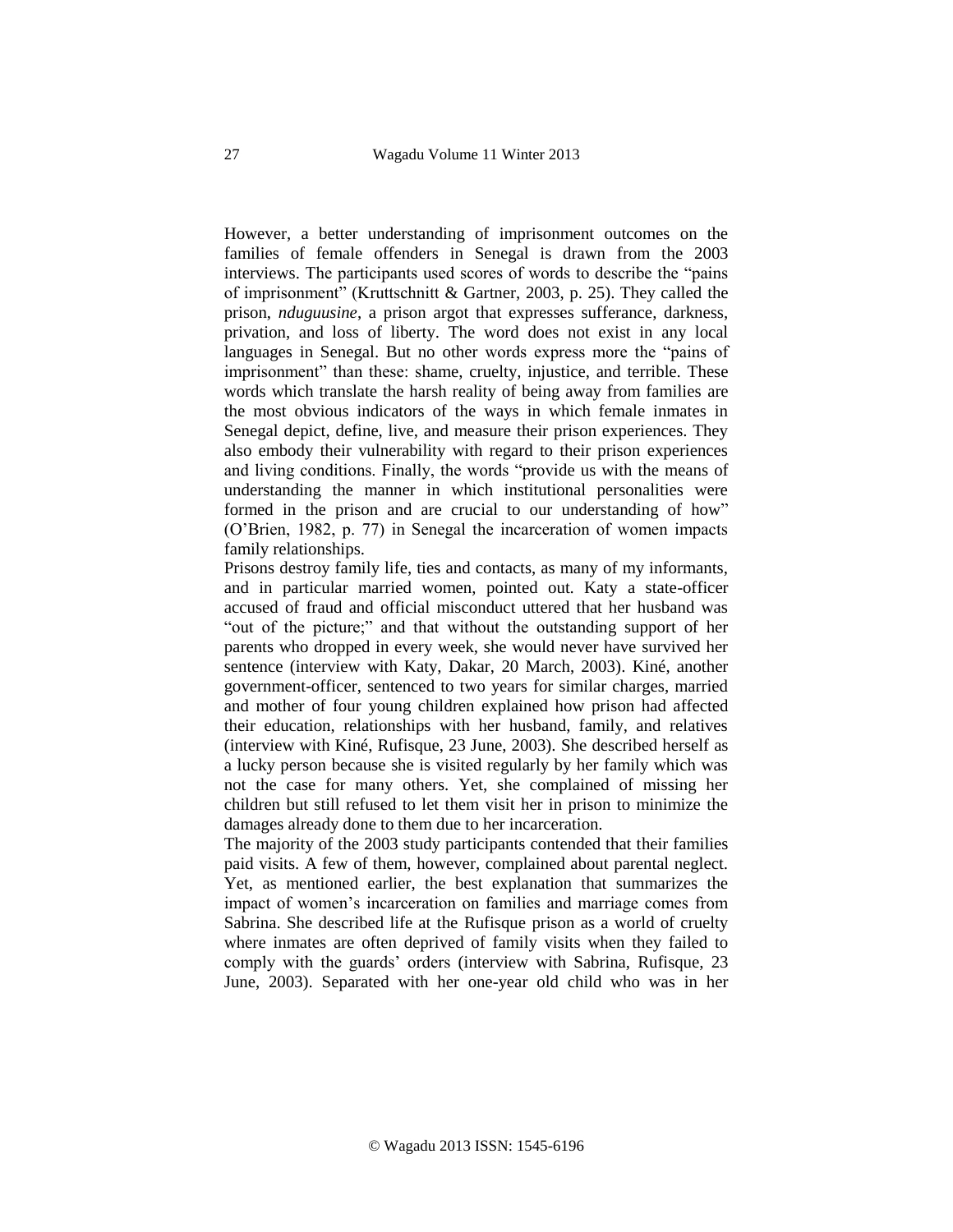parents' custody, while her husband also was serving time for the same crime, she was in such denial that death was an easy way out to end her suffering. She was so agitated during the interview that the guards told me that she was mentally unstable. Sabrina was not the only informant who envisioned death as an answer to her fate. Kiné had mentioned death repeatedly to escape her humiliating life of prisoner. She contended that her family was terribly affected by her sentencing to the point that she thought to kill herself, but said her religion (Islam) prevented her from doing so (interview with Kiné, Rufisque, 23 June, 2003). The loss and disruption to families of Senegalese female inmates became obvious as the emotional stress and psychological damage of their imprisonment seemed to be considerable.

According to Katy the simple fact of thinking about the crude reality of prison life and the separation with families can destroy you. She pointed out, for instance, that the lack of mental and physical activities like reading and exercise has more damaging effects. She characterized the absence of such activities in prisons as a moral violence (interview with Katy, Dakar, 20 March, 2003). Indeed, the psychological outcomes of imprisonment among female inmates in Senegal result also from prison conditions and regulations. Overcrowding, lack of sports facilities, insufficient sanitary facilities and poor medical care, limited access to social workers and services, and short visit schedules plague the prison system in Senegal. At the Rufisque prison, Kiné contended that hygiene was disgusting: there is one bucket for every ten prisoners who could not shower daily for they are supplied with a bar of soap only once a month. The lack of hygiene, she insisted, prevented her from practicing her religion, her only way of coping with prison life (interview with Kiné, Rufisque, 23 June, 2003). Penda incarcerated in the same prison, pointed out that two to three detainees share a mattress. She explained that they could not complain about these mistreatments for their rights as prisoners are routinely denied. The majority of inmates, she added, remain silent for fear of reprisal (interview with Penda, Rufisque, 23 June, 2003). Meanwhile, the majority of informants openly shared their opinions about what they believed was wrong with Senegalese prisons. To the question of what needs to be done to reform the prison system, they all called for psychological support from the staff and more vocational training.

However, due to the negative impact on their lives and families, almost half of my informants said they would never talk about their prison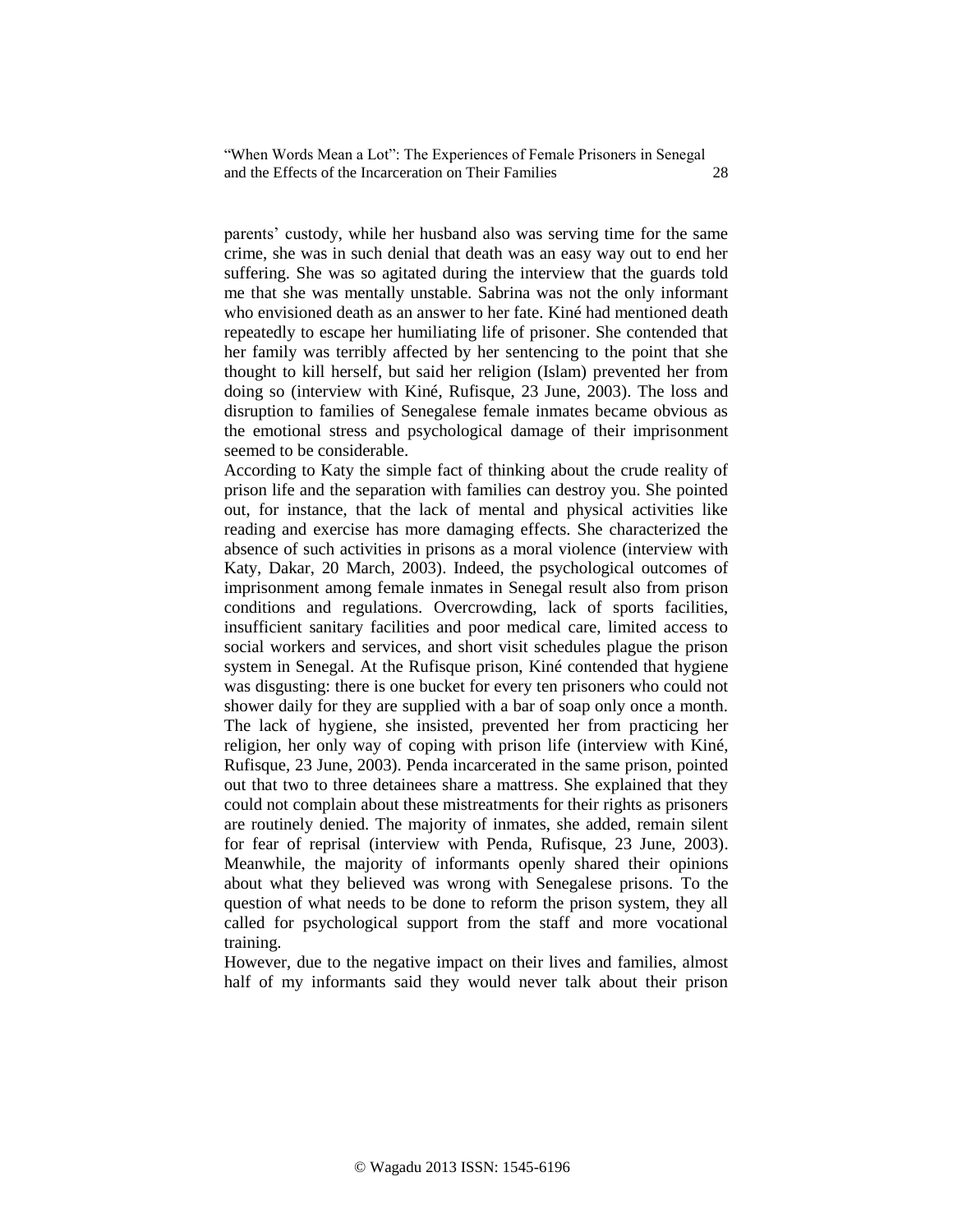experiences. At stake here is the fact that "the woman who violated the law transgressed not only legal norms, but the boundaries of femininity itself" (Dodge, 1999, p. 908). Many participants told me that they felt diminished as a woman and a mother because of their incarceration, thus recalling two Senegalese adages. The first one says, *Jigeen moomul yeenn yii*, which translates as "a woman should not do certain things." In other words, there are some things that are inappropriate for a woman to do or engage in and there "things" implied the crimes they committed and went to prison for. The second adage that reflects on the outcomes of a mother's behavior on her children says, *Ligeey you ndey anioup doom* translated as "a mother's work is going to be 'food' for her children," meaning that everything a mother does, whether good or bad, will have repercussions in her children's future. In addition to the damaging effects of imprisonment are the popular perceptions of what it means to be a prisoner in Senegal. The social stigma associated with imprisonment and the negative representations of the prison, a consequence of the absence of imprisonment in pre-colonial Senegalese societies, accounted for more profound effects of women's penal experiences on their families. It has come to be widely accepted that prior to European arrival, imprisonment did not prevail in African societies where prison has no usage while the term was not found in any of their languages (Bernault, 2003 and 2007; Vansina, 2003). Thus, for the Senegalese, imprisonment was slavery by another name. For instance, in the province of Fuuta Toro, "whatever the crime, a free man shall never be enslaved" (*Le Coutumier*, 1939, p. 107). When the French introduced prisons in Senegal from the 1820 onwards, images of shackled prisoners tied together with ropes around their necks continuously reverberated images of slavery. Yet, suicide, escape, esoteric incantations and charms, and Islam, what the Senegalese Historian Ibrahima Thioub calls *évitements* (1999, p. 285) became fundamental tools relied upon to avoid prisons.

The long-drawn-out evolution of mentalities in Senegal happened today to foster the prison as fundamentally shameful. The conception of the prison as a polluted place leads released prisoners to plunge in the sea to purify their body and soul and burn their clothes. Moreover, the use of a particular prison vocabulary in daily discussions sheds light on the public's perception of prisons and prisoners. The French word *galère* (galley) came to be generic in Senegal for it is used to mock a person that looks like a prisoner, particularly when that person wore a *faary mbaam*  (a mule's ribs), the typical prison uniform. Today, the word *galère*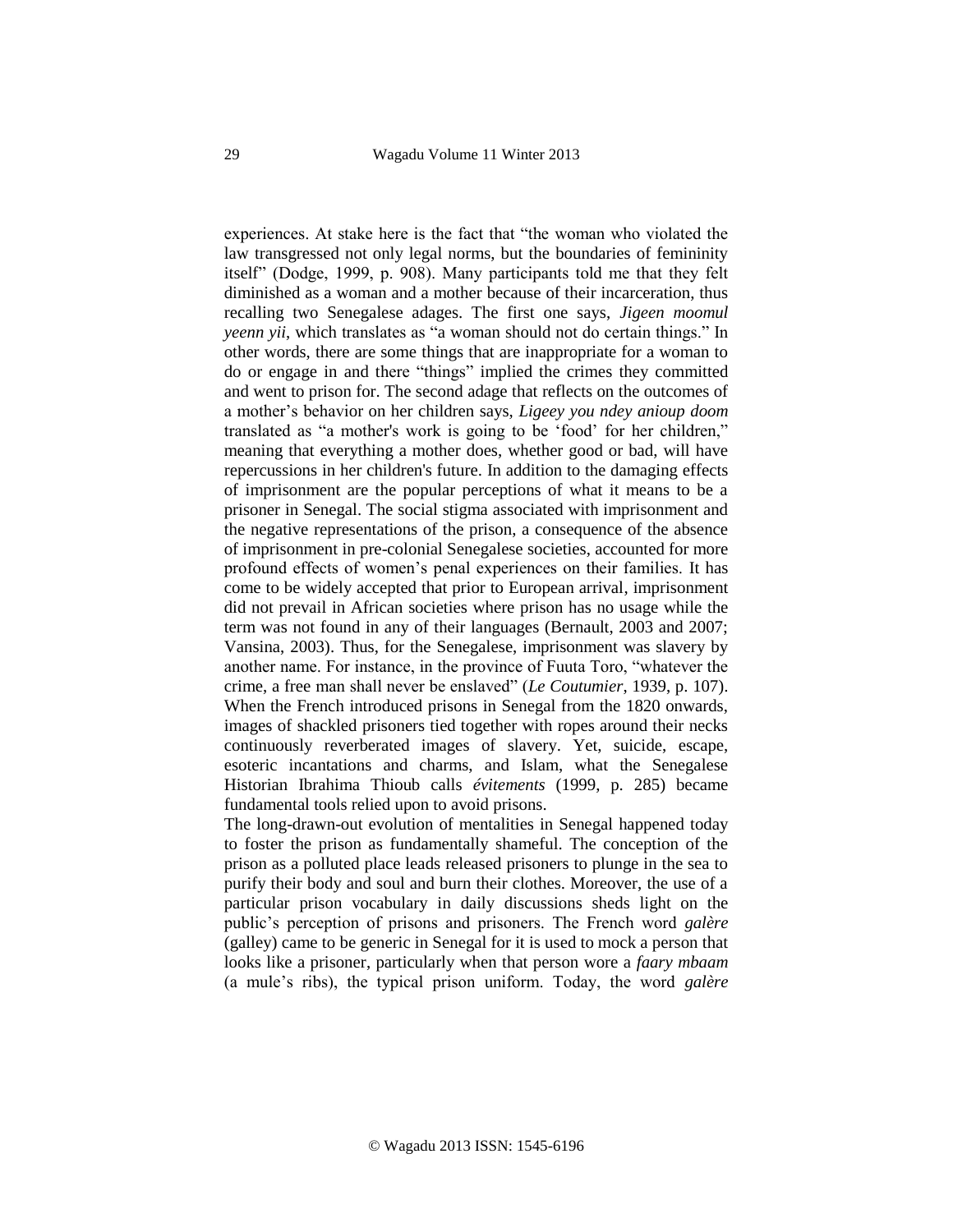implies somebody who works hard like a prisoner, representing what it meant to be a prisoner. Yet, when participants of the 2003 study were given opportunities to discuss any benefits they associated with incarceration, the answers were mixed. A majority of them contended that prisons had changed their life in a positive way while other questioned any alleged positive aspects of prison life. Another group spoke about both the positive and negative effects, but women, they argued, are more likely to be affected for they grow up faster than men (interview with Sadia, Dakar, 14 March, 2003). Yet, female offenders in Senegal try to cope with life behind bars by redefining family relationships within the prison walls.

## **3. The Social World of Female Offenders in Senegal: Redefining Family Relationships Behind Bars**

This section is concerned with how female inmates in Senegal interacted with each other and developed survival strategies through a redefinition of family relationships behind bars. Scholars looking at prison life tend to overlook or underplay inmates' roles in the definition of power relationships within prisons. Often, prisoners have been relegated to a peripheral status. Nowhere is this more apparent than in the historiography of colonial prisons in Senegal. Prisoners are almost nonexistent in Chérif D. Bâ's study of the history of deviance and criminality in the Senegal River Valley. He argues that inmates suffered in silence in the terrifying space of the prison (2002, p. 257). My conversations with female inmates suggest that the penal world was not a silent one and that prisoners were not passive actors as Bâ assumed. The inmates I interviewed engaged in numerous activities to redefine what they missed the most: family relationships. But to what extent is the redefinition of family relationships inside prisons utilized as a means to a better adjustment?

The harsh reality of prison life led female inmates in Senegal to form networks of all sorts usually expressed through a prison subculture which took on various forms. For some inmates, it was an accommodation and acclimatization to prisons conditions, in others words a state of personal and social equilibrium in relation to the demands of prison life. For others, it meant compliance with the dictates of prison staff to escape severe disciplinary practices. Prison subculture in Senegal was also about recreating family relationships.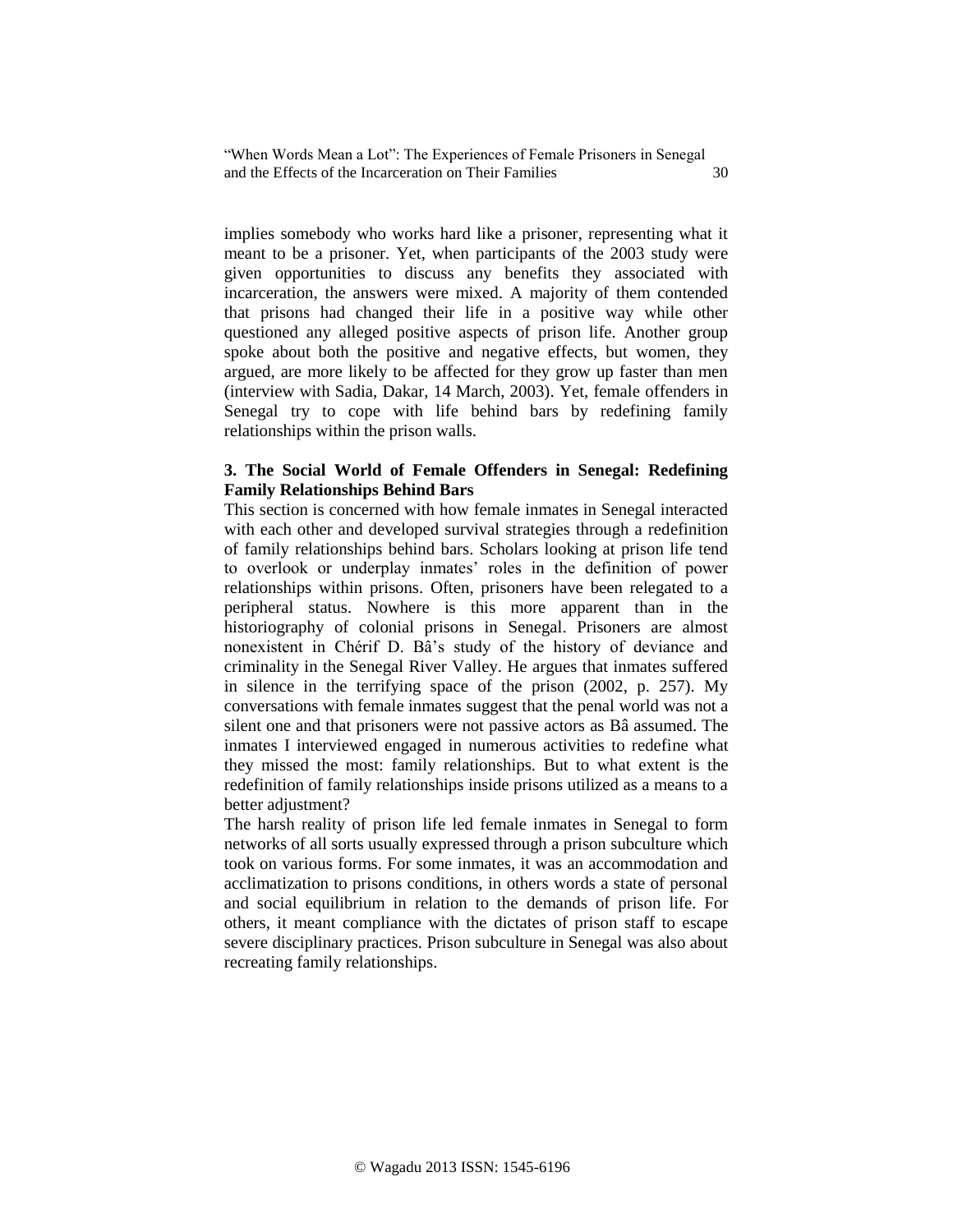Imprisonment was obviously a terrifying experience for all the female inmates I talked to. But usually "women attempt to resist the destructive effects of imprisonment by creating a substitute universe within which the inmates may preserve an identity relevant to life outside the prison (Giallombardo, 1996, p. 129). Despite prohibitions and denials, my informants turned out to be very creative in looking for forms of entertainment and relaxation against the torments of prison life. For instance, they engaged in efforts to subvert the mundane and alienating aspects of prison life on an individual level, but also on a prison-family level through bonds between them.

My informants described positively the relationships between inmates using expressions like "mother," "sister," "aunt," and "friend" to depict the strong family bonds between them. Prison-family relationships were further heightened by the inmates' religious affiliations, ethnic background, or age group. The majority talked about co-inmate relationships as familial ones. The interviews were replete with expressions such as: "we are like a family," "we do not have problems," "we support each other," "we are like brothers and sisters," "there is solidarity between us," etc. Even in tense moments, my informants said they maintained good relations. Here the creation of prison-family relationships among female inmates works as a safety valve to cope with the hardness of prison life. Nevertheless, there is a direct correlation between the redefinition of family relationships among inmates and prison conditions and types of treatments they were subjected to. To accommodate prison life, inmates also engaged in the formation of networks of support. For instance, to improve the food served at the Rufisque prison, on one informant stated that sometimes they club together and gave the money to their comrades preparing the meals (interview with Aïda, Dakar, 20 March, 2003). She maintained that they were able to do so because they had to support each other as family members do. Prison officials seemed to validate inmates' ways of recreating family relationships and even deemed those relationships as a tool to approach them.

Meanwhile, the social background of inmates, such as the education level, type of job and class status prior to incarceration influenced also the ways in which family relationships among women offenders in Senegal were recreated in prisons. To Kiné, prisons educate responsible citizens but not petty offenders to whom prisons are just hotels" (interview with Kiné, Rufisque, 23 June, 2003). Her comment builds on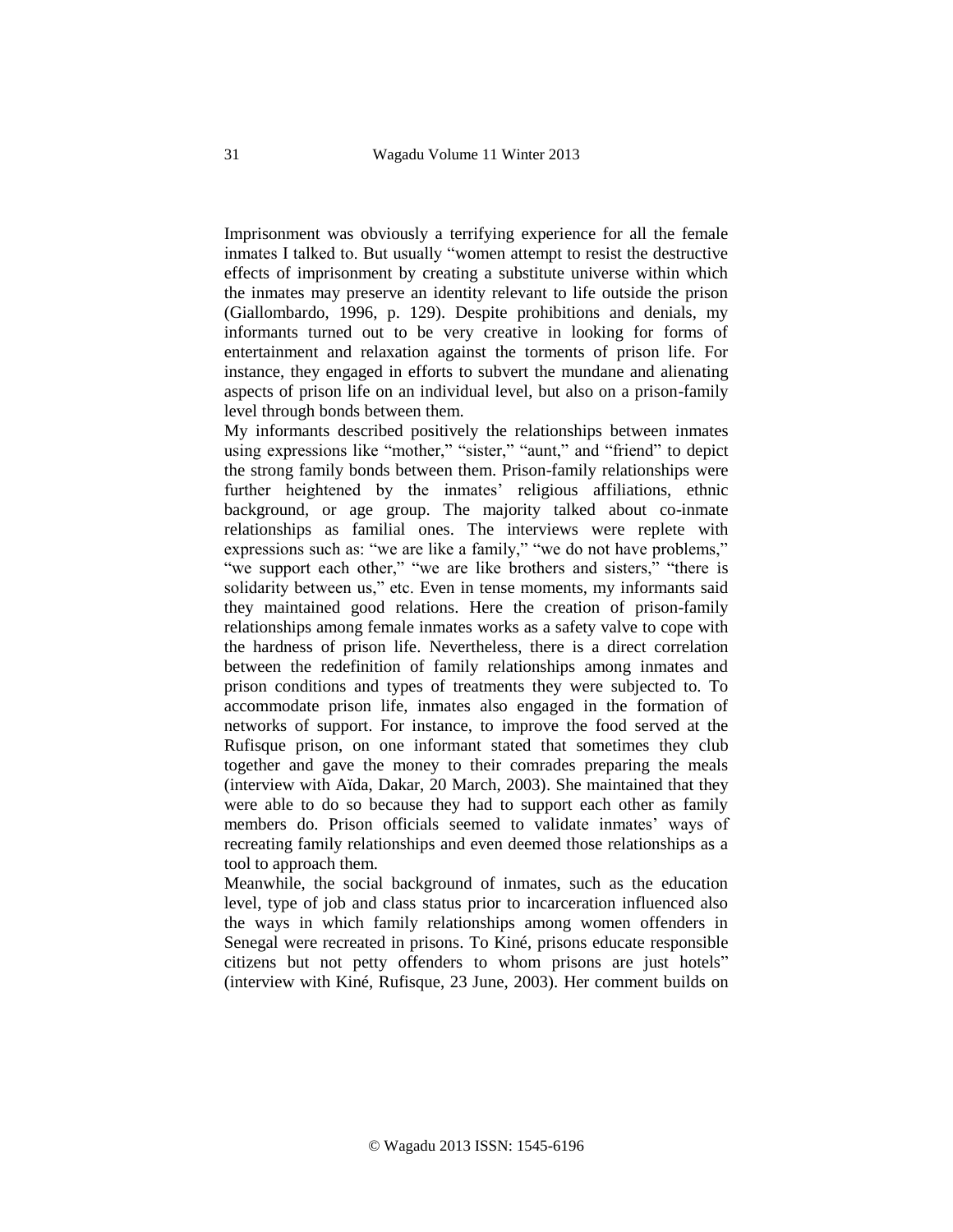the fact that she sees herself as being in the wrong place. A government employee accused of fraud and official misconduct, she identifies herself as someone who has a better sense of life and more responsibility than most of his fellow inmates. Thus, she kept her distance from those petty offenders, claiming that she would never maintain any kind of familial relationships whatsoever with them during her incarceration.

Usually, the relationships between prisoners and prison staff are characterized by varying degrees of fear and suspicion, caution and mistrust on the part of the staff. If this argument may be true within Senegal's prisons, it is nevertheless certain that the relationships between inmates and prison personnel took on another level. Prison guards' contributions to the creation of a prison subculture could not be ignored. There were bonds between some inmates and personnel at the Rufisque prison, where some guards fraternized with them and maintained a narrow social distance.

## **Conclusion**

Taking to women inmates brought to light the reality of prison life in Senegal, in particular, how the many levels of monitoring, supervision, and regulation, affect individual lives in ambiguous and contradictory ways. More important, however, was how life behind bars deeply impacted family relationships at different levels. Marriage and children suffered the most, leading to family disruption and loss. The negative popular views of prisons among the Senegalese, emotional stress and psychological damages constantly consumed my informants causing more damage as well. Yet, in the mix of the suffering and distress, incarcerated women in Senegal find ways to deal with their fate through network of support with prison-family relationships. It is hoped that this essay will lead other scholars in Senegal with an interest in female prisoners to research an important field of study.

### **References**

Archives Nationales du Sénégal (ANS) 3F/00098. (1930). *Prisons des cercles.*

ANS 3F/00133. (1942-44). *Prisons des cercles*.

ANS 21G207 (174). (1952). *États des établissements pénitentiaires des territoires de l'AOF.*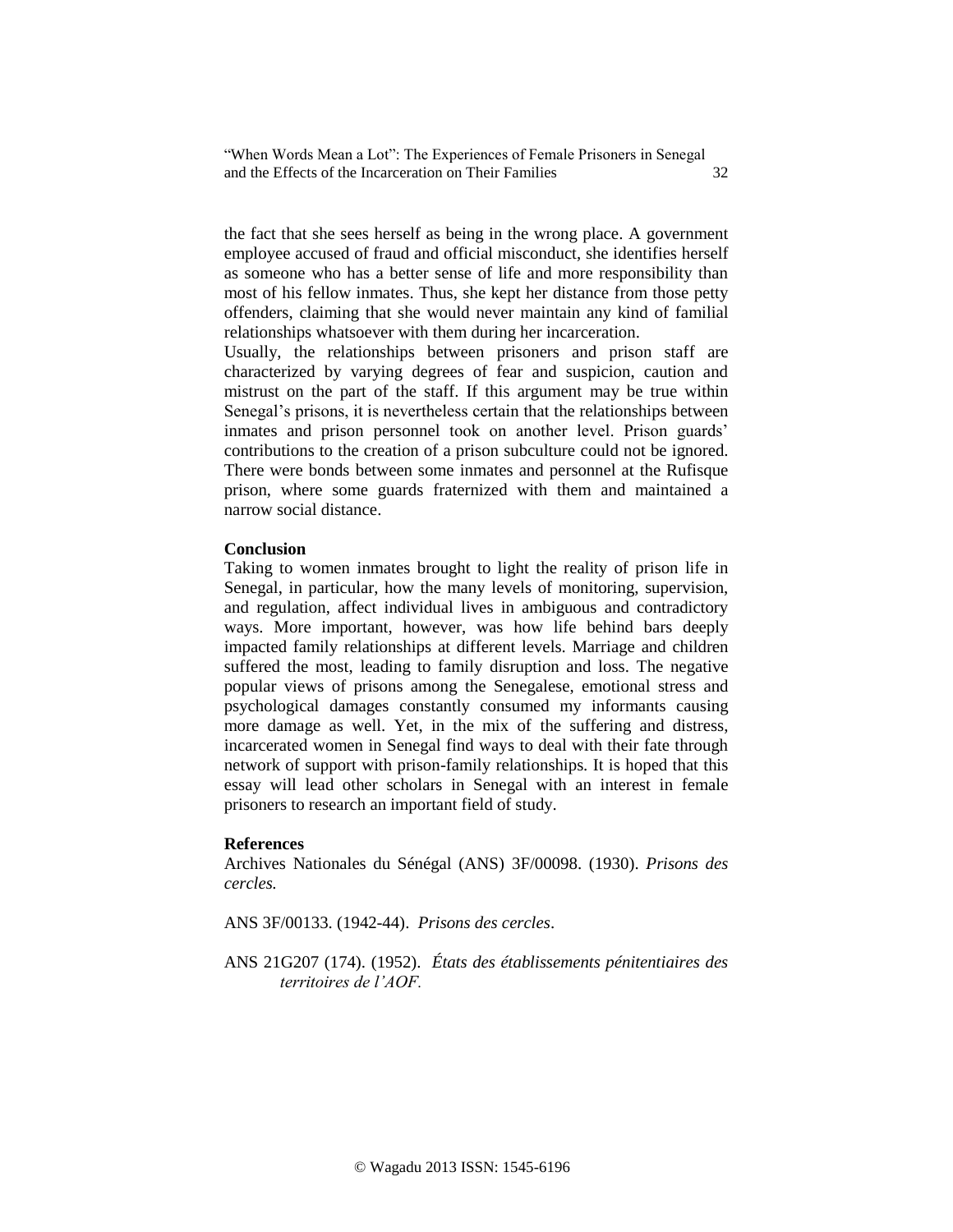- Bâ, B. (2004). L'enfermement carcéral pénal au Sénégal, 1790-1960. Histoire de la punition pénitentiaire coloniale. (Thèse de 3ème cycle non publié). University Cheikh Anta Diop, Dakar, Sénégal.
- Bâ, C.D. (2002). Marginalité et exclusion: les comportements délictuels et criminels dans la vallée du Fouta, 1870-1970. Thèse de 3ème cycle, University Cheikh Anta Diop, Dakar, Sénégal.
- Bernault, F. (2003). The Politics of Enclosure in Colonial and Post-Colonial Africa. In F. Bernault (Ed.), *A History of Prison and Confinement in Africa* (pp. 1-55). Portsmouth NH: Heinemann.
- Bernault, F. (2007). The Shadow of Rule: Colonial Power and Modern Imprisonment in Africa. In F. Dikotter & I. Brown (Eds.), *Cultures of Confinement. A History of the Prison in Africa, Asia, and Latin American* (pp. 55-94). Ithaca NY: Cornel University Press.
- Direction de l'Administration Pénitentiaire (DAP). 1968. *Enquête sur la criminalité au Sénégal année 1967*. Dakar, Sénégal.

\_\_\_\_\_\_\_. (1969). *Enquête sur la criminalité au Sénégal année 1968.*  Dakar, Sénégal.

\_\_\_\_\_\_\_. (1984). *Enquête sur la criminalité au Sénégal année 1983.*  Dakar, Sénégal.

\_\_\_\_\_\_\_. (1989). *Enquête sur la criminalité au Sénégal année 1988.*  Dakar, Sénégal.

- Dodge, M. (1999). One female prisoner is of more trouble than twenty males: Women Convicts in Illinois prisons, 1835-1896. *Journal of Social History*, *32,* 907-930.
- Giallombardo, R. (1966). *Society of women: A study of a women's prison.* New York City NY: John Wiley and Sons.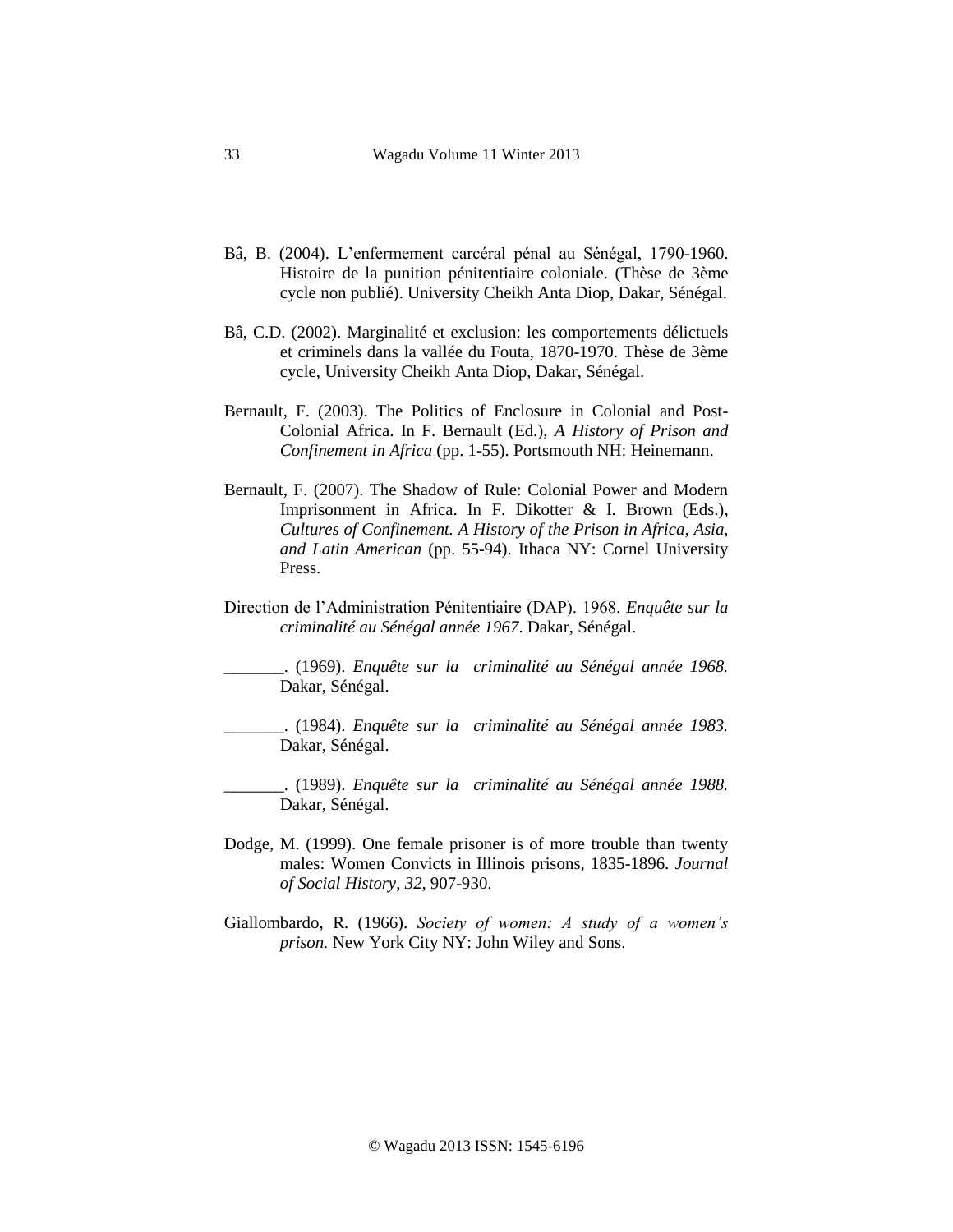- Konate, D. (1997). Contribution à l'histoire des établissements pénitentiaires au Sénégal: Les femmes en prison, 1925- 1995(Mémoire de maîtrise non publié). University Cheikh Anta Diop, Dakar, Sénégal.
- Konate, D. (1999). Sénégal: L'emprisonnement des femmes de l'époque coloniale à nos jours. *Revue Française d'Histoire d'Outre-mer*, *324-325*, 79-98.
- Konate, D. (2003). Ultimate exclusion: Imprisoned women in Senegal. In F. Bernault (Ed.), *A history of prison and confinement in Africa*  (pp. 155-164). Portsmouth NH: Heinemann.
- Konate, D. (2005). Enfermement et genre. Le vécu quotidien des femmes dans les prisons du Sénégal. In P. M'Bow (Ed.), *Men and women between the public and private spheres (*pp. 117-150). Dakar SN: CODESRIA.
- Konate, D. (2006). A history of the penal state in Senegal. Repressive architectures and the life of prison detainees from the  $19<sup>th</sup>$ century to the present. (Unpublished Doctoral Dissertation). University of Wisconsin, Madison.
- Konate, D. (2007). On colonial laws and the treatment of young female delinquents in Senegal: The case of Léonie Guèye. *Stichproben-Vienna Journal of African Studies, 12*, 35-60.
- Konate, D. (2012). Penal Architecture: An Essay on Prison Designs in Colonial Senegal. In Fassil Demissie (Ed.), *Colonial Architecture and Urbanism in Africa. Intertwined and Contested Histories* (pp. 175-200). Farnham UK and Burlington VT: Ashgate.
- Kruttschnitt, C. & Gartner, R. (2003). Women's imprisonment. *Crime and Justice*, *30*, 1-81.
- *Le Coutumier Juridique de l'Afrique Occidentale Française Tome 1 Sénégal*. (1939). Paris.